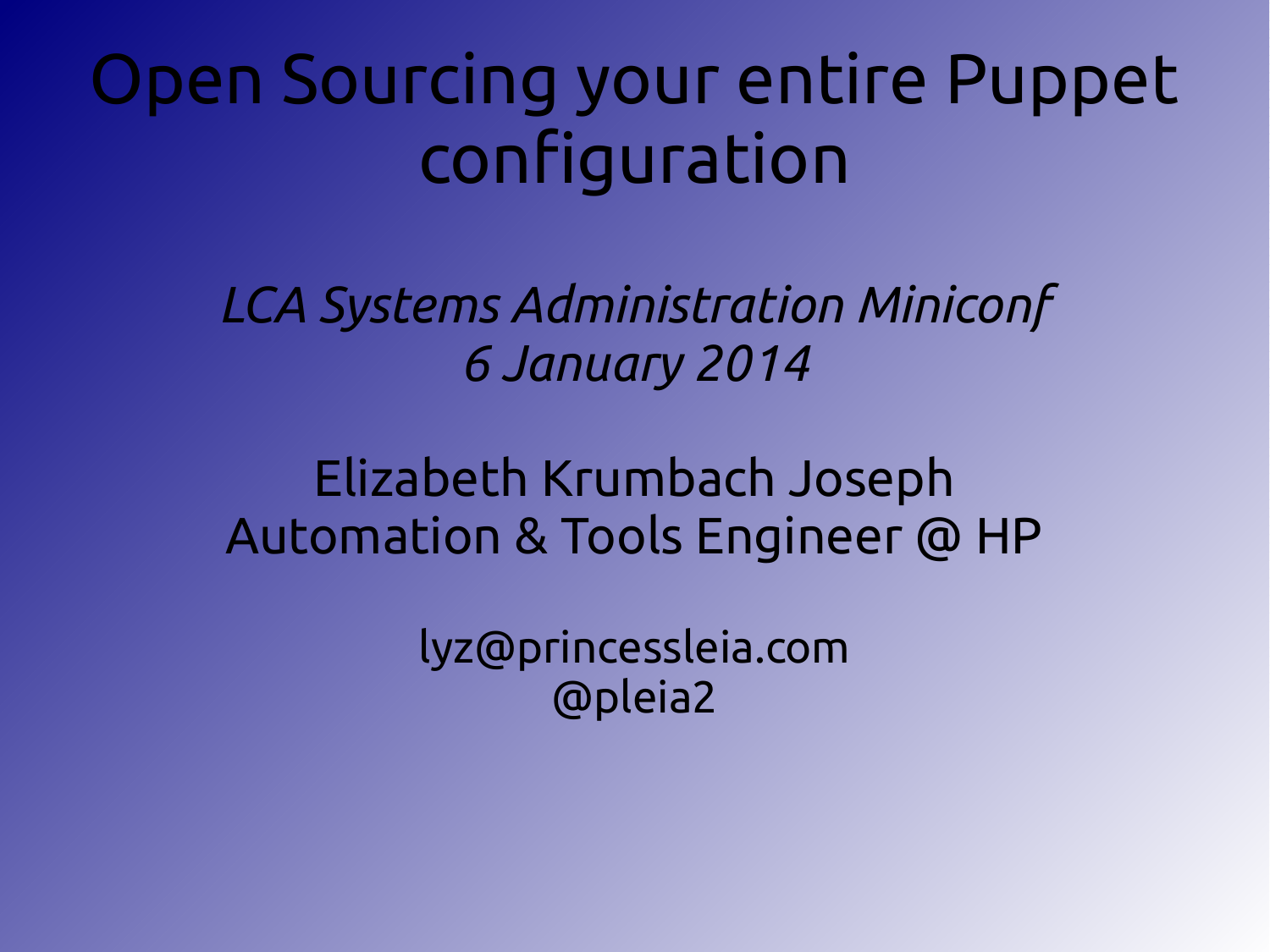## Elizabeth Krumbach Joseph

- Linux hobbyist since 2002
- Professional systems administrator since 2006
- Contributor to Ubuntu, Debian and OpenStack projects
- But perhaps most importantly...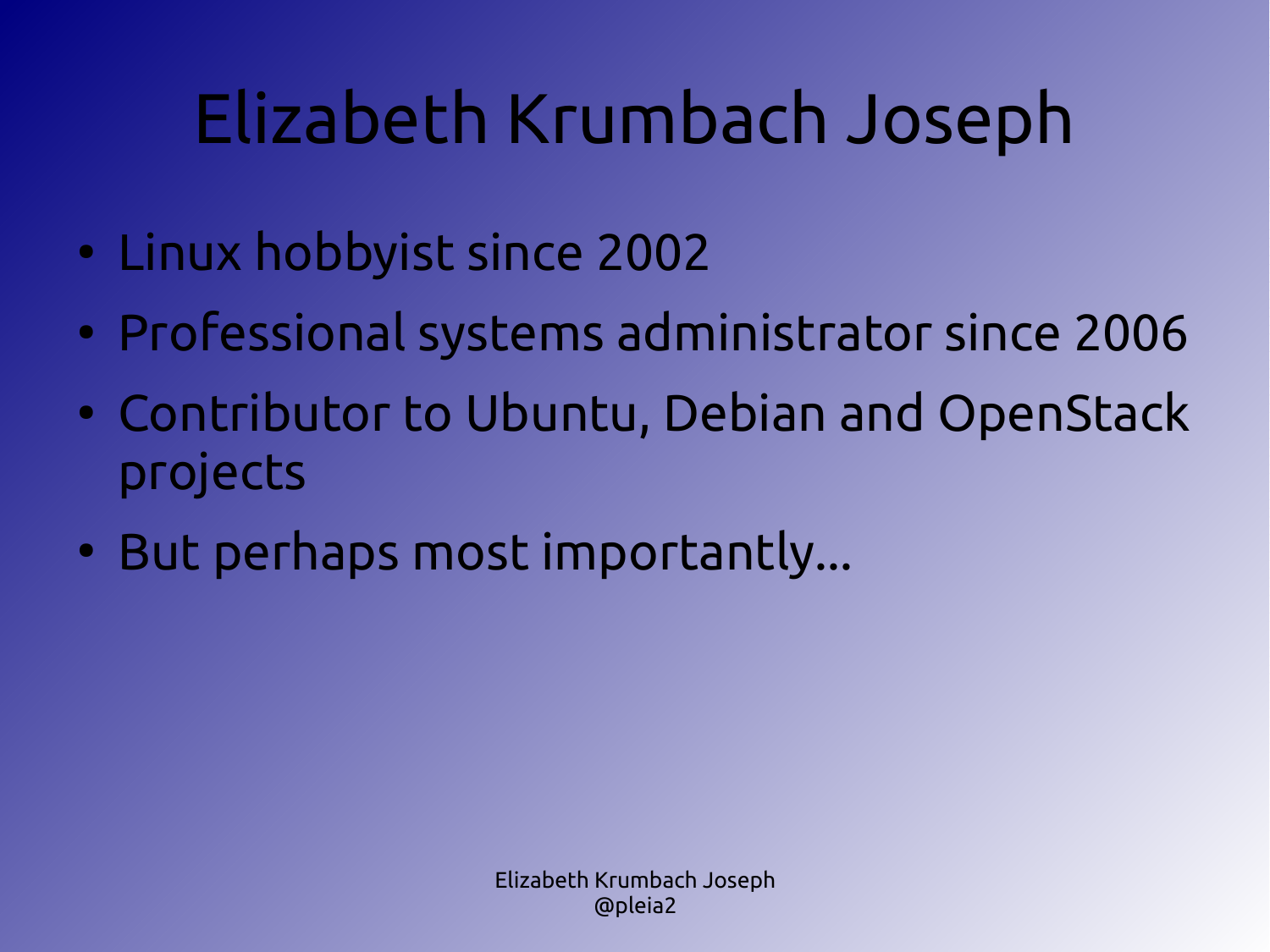## OpenStack Infrastructure

We have open sourced our configuration!

Grab:

git clone git://git.openstack.org/openstack-infra/config

#### Or just browse:

https://git.openstack.org/cgit/openstack-infra/config/tree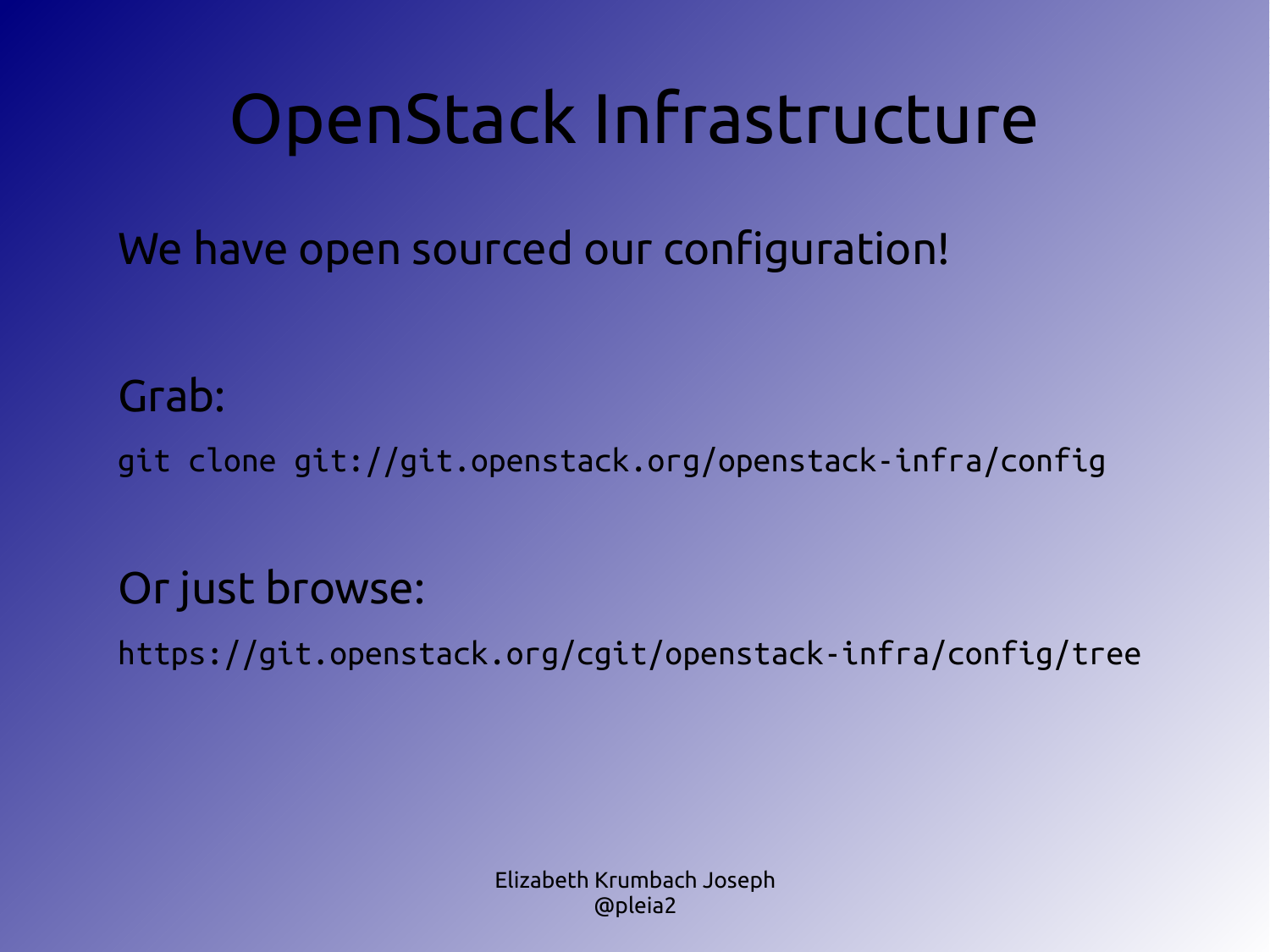# Why?

- Examples are awesome (read: I don't want to spend all day figuring out how to use your crazy module)
- Encourages better practices
- Sharing is nice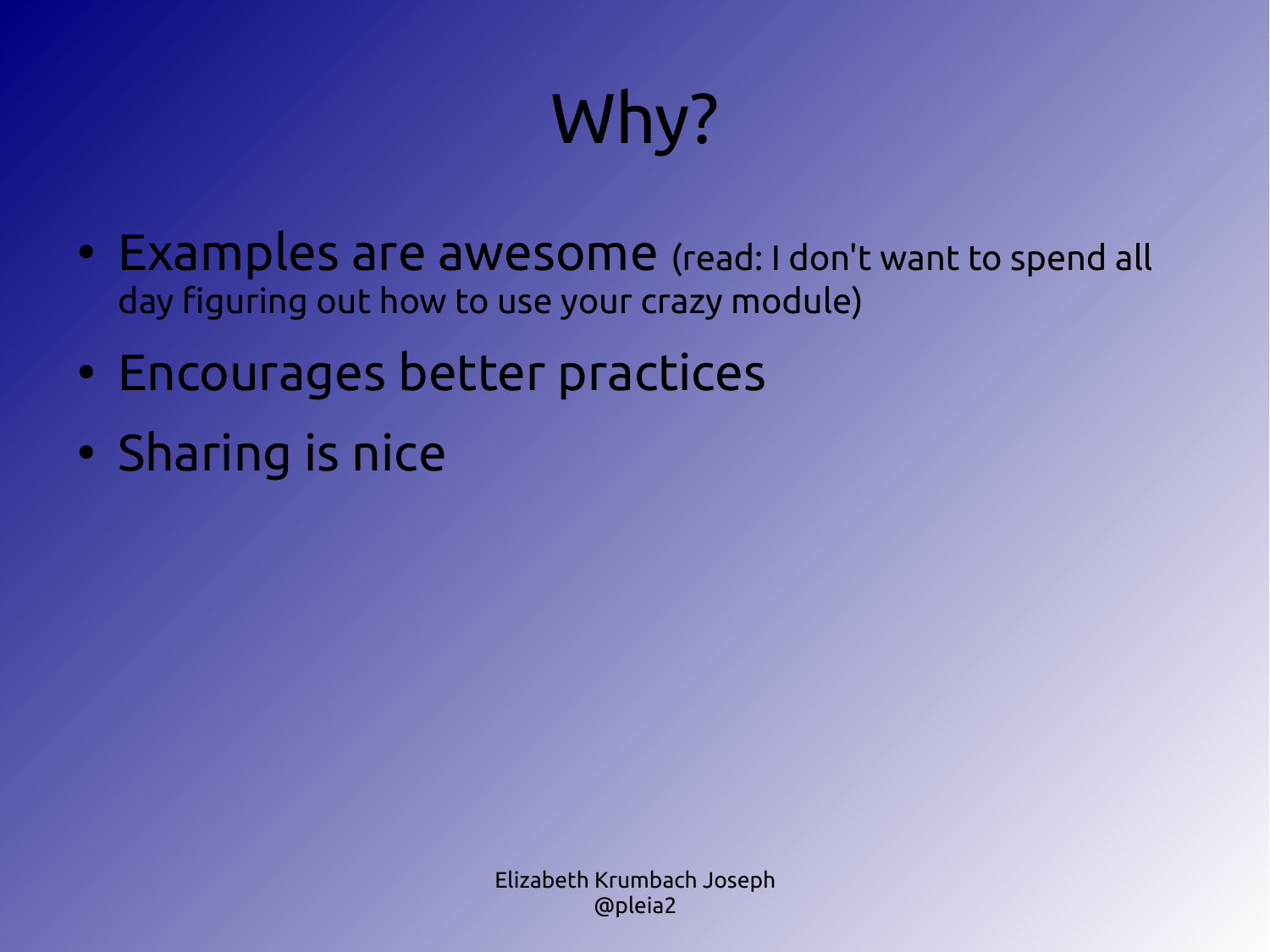

# Add a license to your configuration :) Seriously.

### This is important.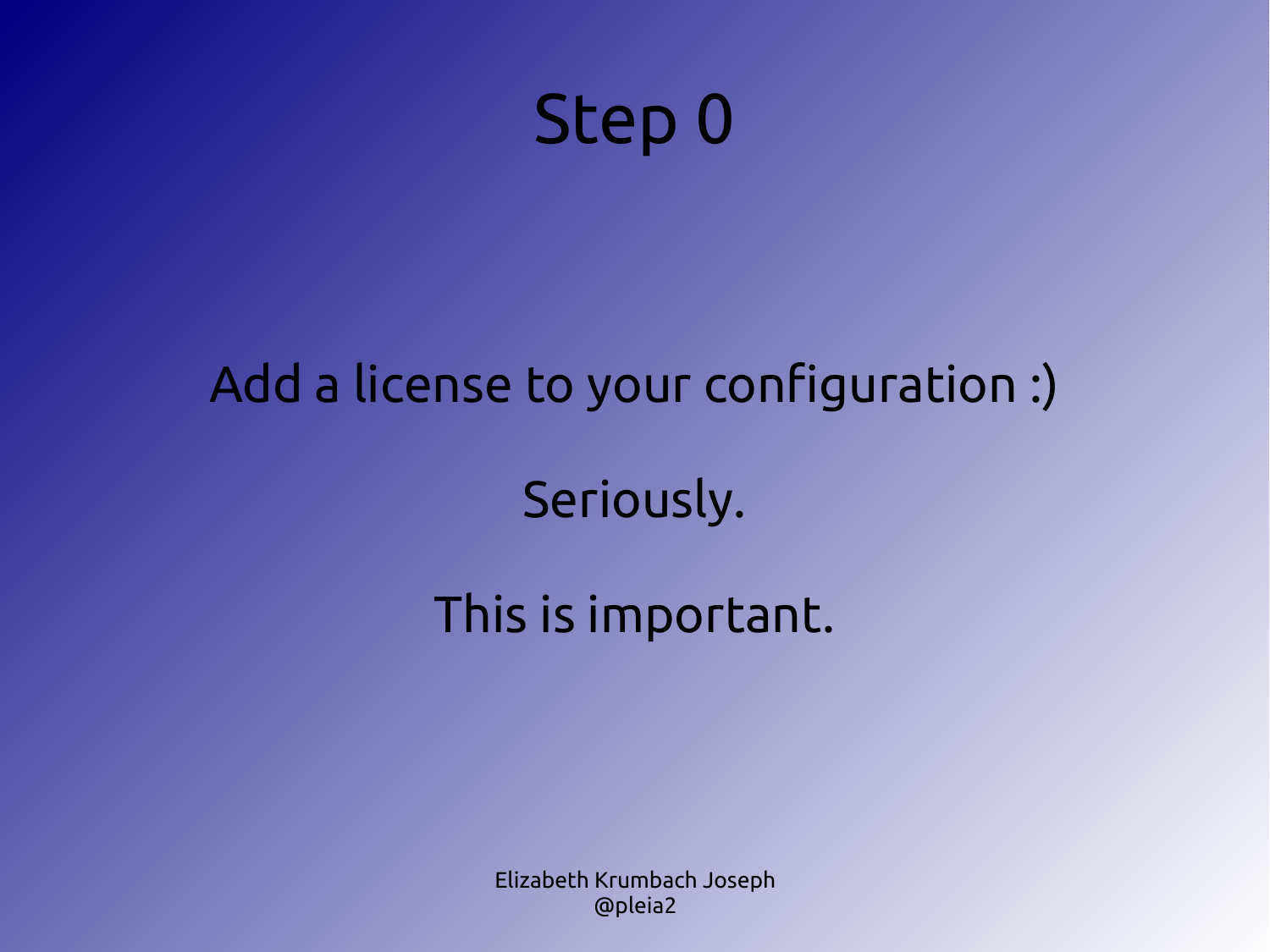## Step 1

For anything generic that others may want to use, leverage existing modules or write your own with the intent of sharing

> Apache MySQL Reviewday

*(You're already doing this, right?)*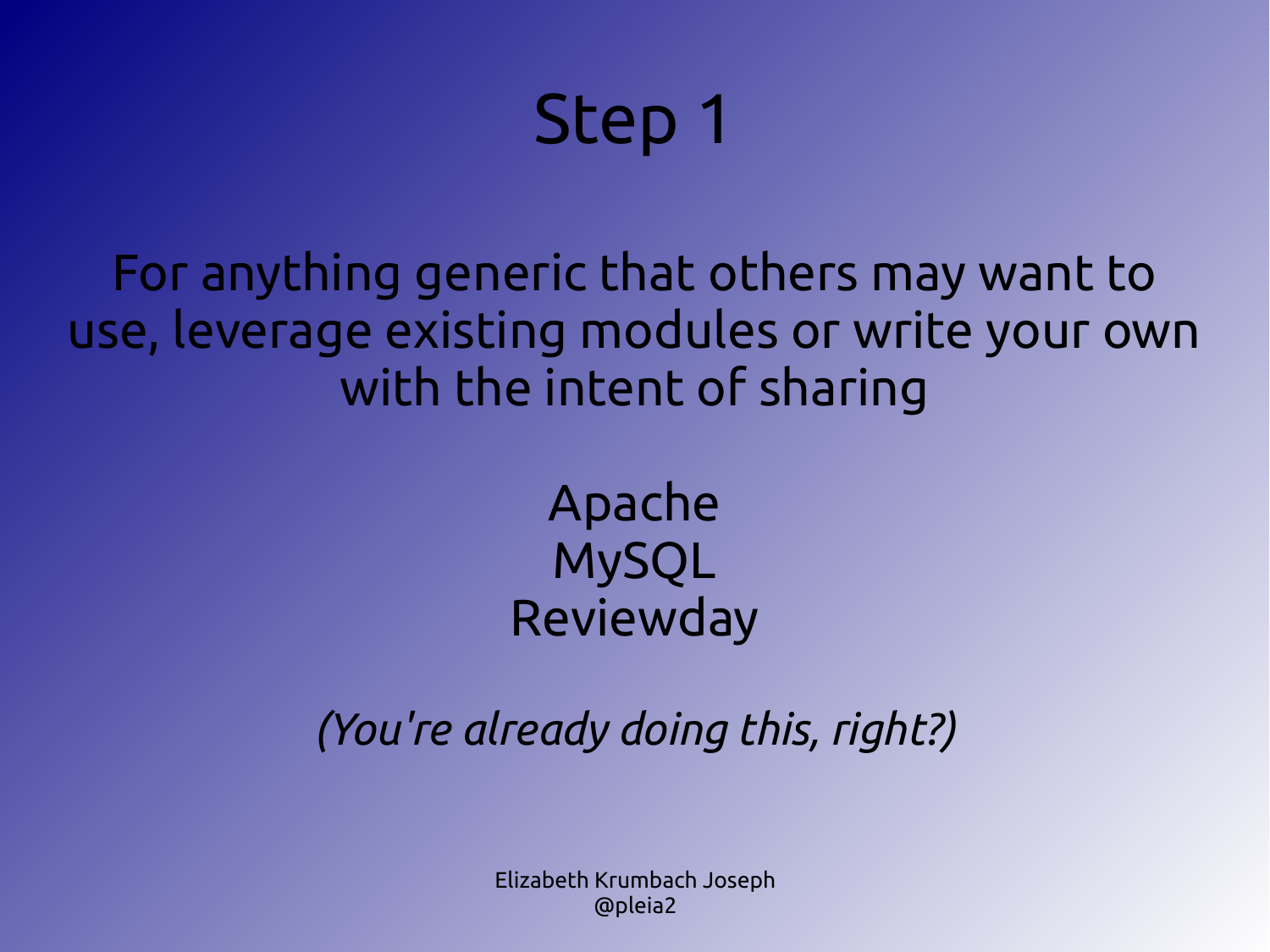

## Split out non-sensitive custom configurations into your own module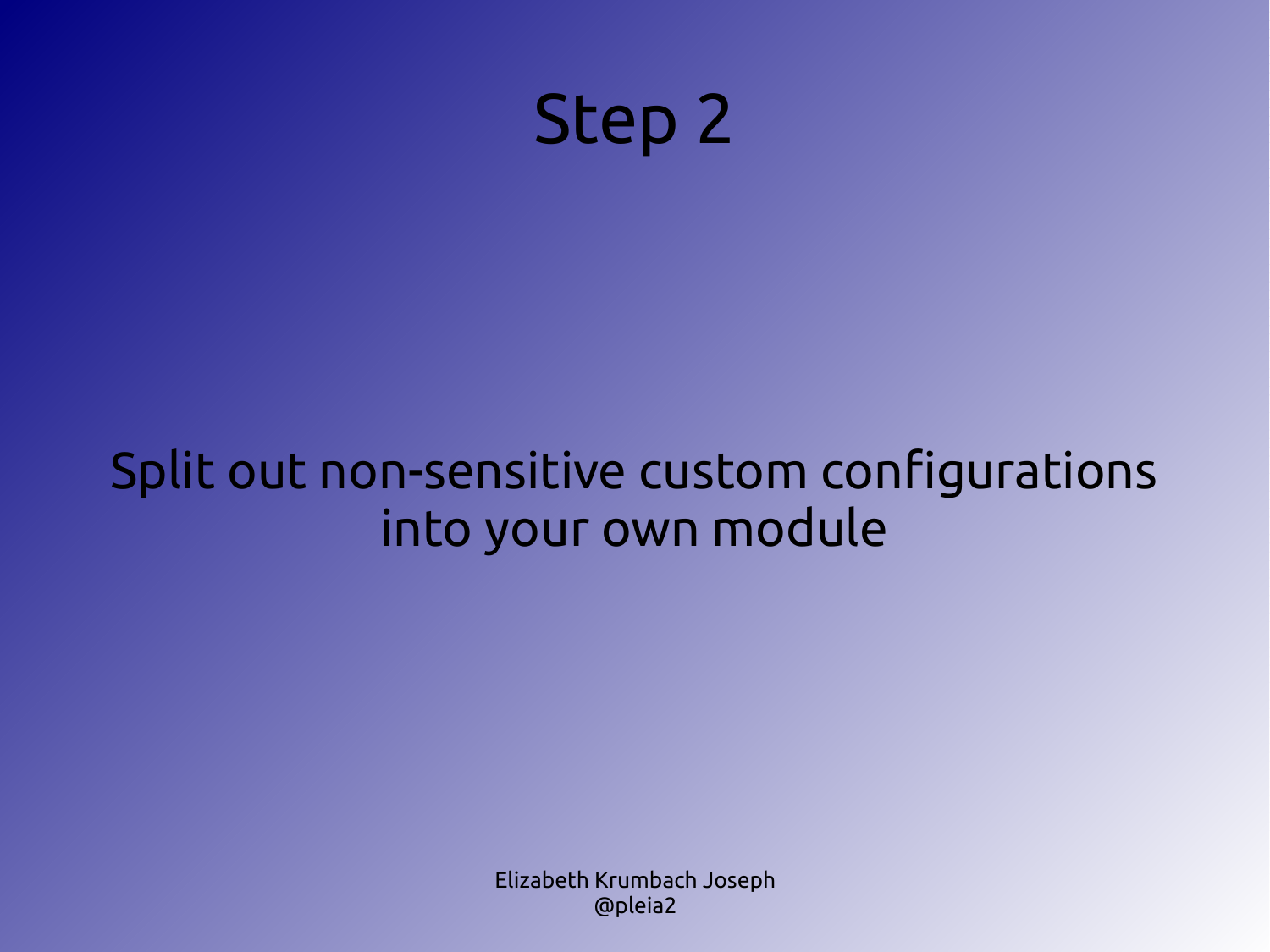

## Use Hiera for sensitive data

*(Hiera is my favorite thing ever)*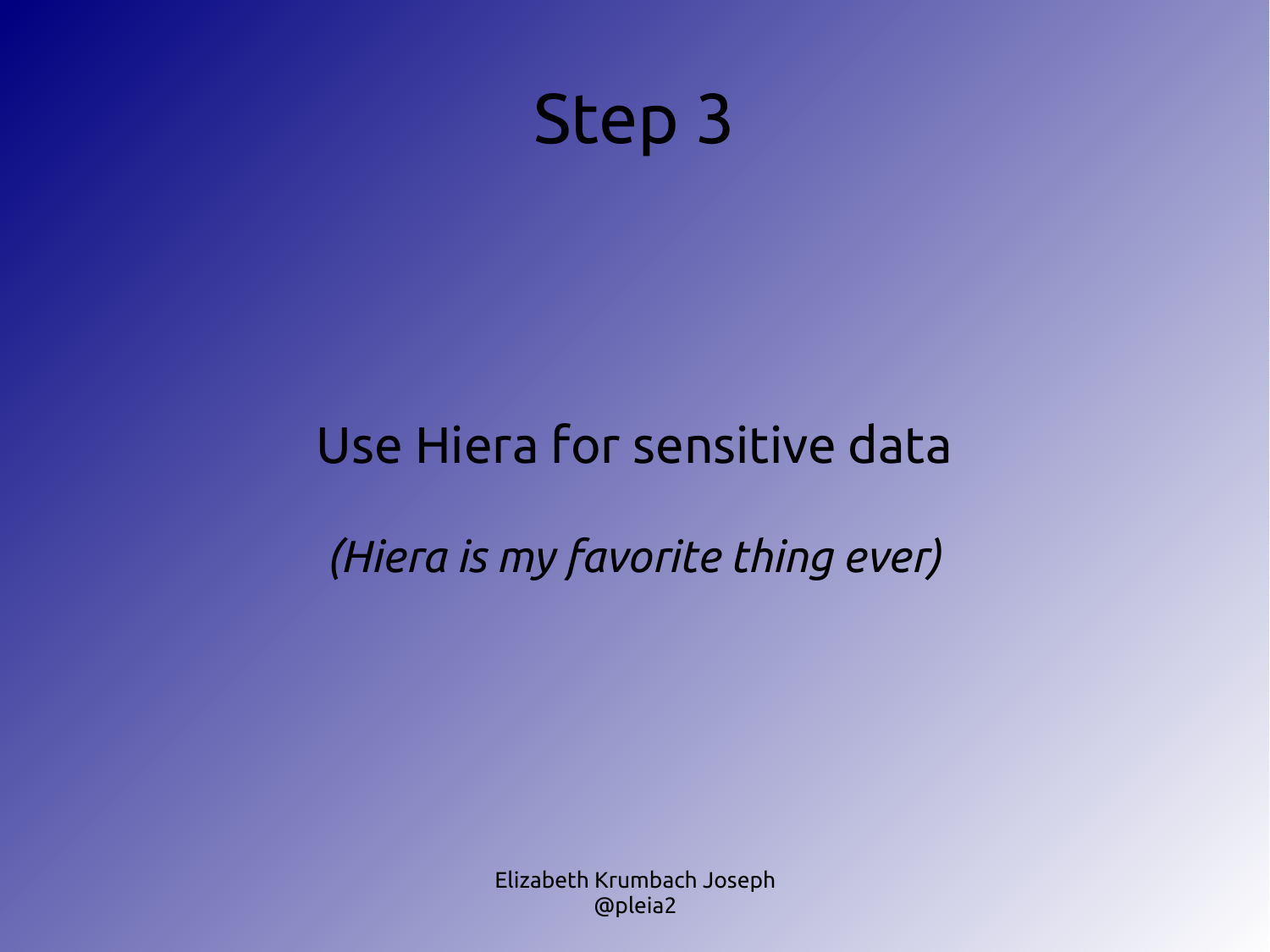

#### Share!

#### *(Oh, and make sure you have a license)*